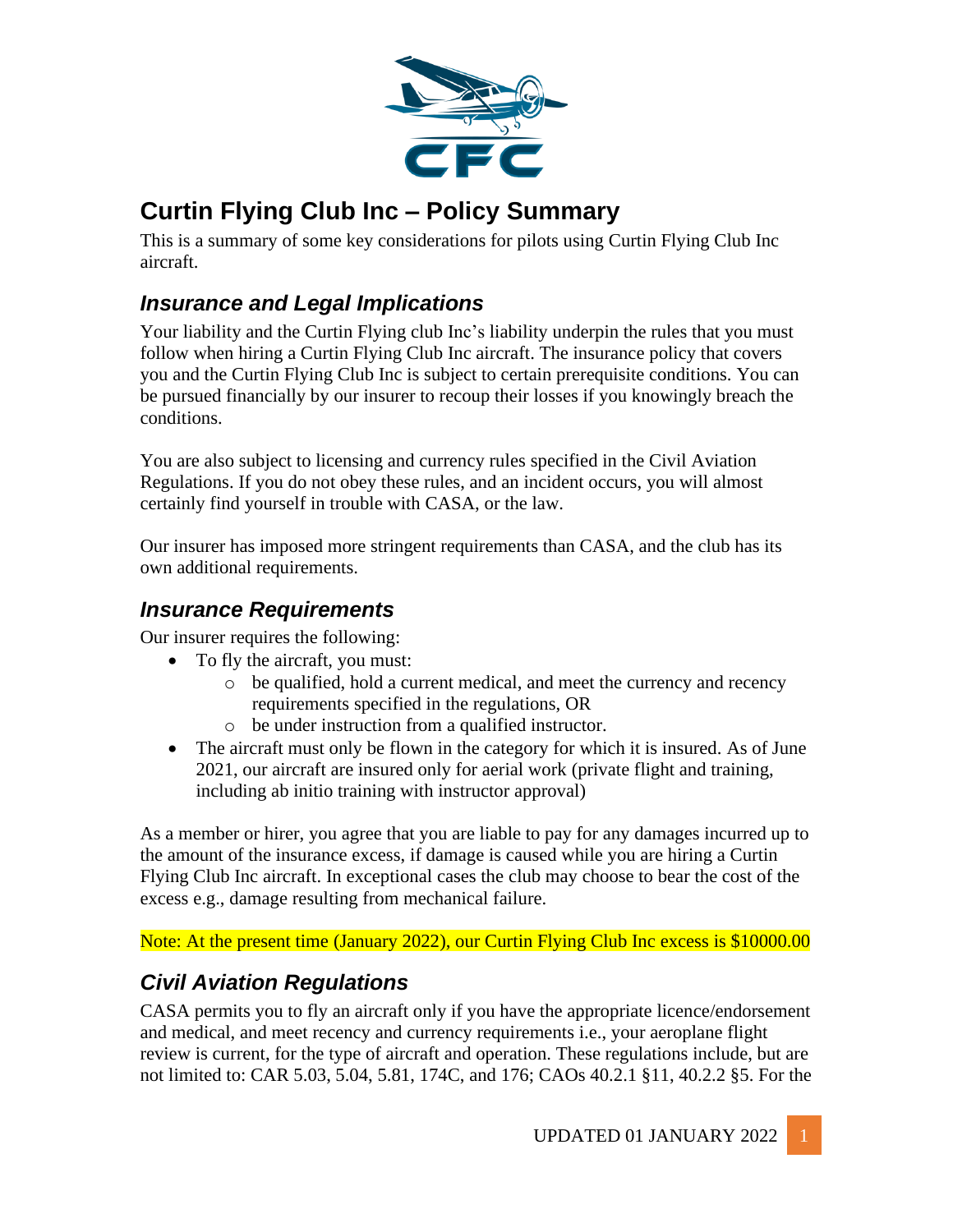

carriage of passengers by private pilots, certain additional recency requirements must be met. These regulations include, but are not limited to, CAR 5.82.

We trust and expect Curtin Flying Club Inc members to behave responsibly; therefore, we do not require authorisation for each flight. However, it is *your* responsibility to know the CASA rules. If in doubt, please consult an instructor through our Curtin Flying Club Inc Secretary. Our Committee and Approved Instructors of Curtin Flying Club Inc is authorised to request evidence of currency etc., so please cooperate if you are asked to show your licence, medical or logbook. Bear in mind that according to CAR 139, you are required to carry your licence and medical in flight while PIC, so if you cannot produce these, you may not fly.

## *Club Requirements*

It is an additional requirement of the Curtin Flying Club Inc that if in the previous 90 days you have not flown the model of Curtin Flying Club Inc aircraft you intend to hire, you are required to undertake a dual check flight consisting of at least 3 takeoffs and landings in that model aircraft i.e., C172 or Tecnam P-2010 MKII. You do not require a dual check if:

- You have logbook evidence that you have flown that model aircraft during the previous 90 days, OR
- You have logbook evidence that you have flown an aircraft of a similar make and model with higher or equal specifications, during the previous 90 days, OR
- You receive approval from an instructor. The approval must take the form of a written assessment or sign-off, stating that a check flight is not required, or indicating you are suitably qualified for the proposed flight. An instructor might base this assessment on a pre-flight briefing or quiz. Bear in mind that you might be required to produce this signoff in the event of an incident, so get a signature or a stamp in your logbook.
- If in doubt, ask our Curtin Flying Club Inc Secretary or ask a Committee Member.

In simple terms, you may fly a Curtin Flying Club Inc C172 if you have flown a RACWA C172, C182 or Mooney etc, but not if you have flown a C152.

#### **Special training requirement for VH-KXW:**

Our C172S VH-KXW has complex avionics, and the G1000 requires some dedicated training. Consequently, every member wishing to fly KXW must arrange for a familiarisation session with a club committee member or have a briefing/check ride with a Curtin Flying Club Inc Approved Instructor. The club maintains a register of members who have taken the training. This is a "one time" requirement – once complete, you may retain C172 recency by flying any C172.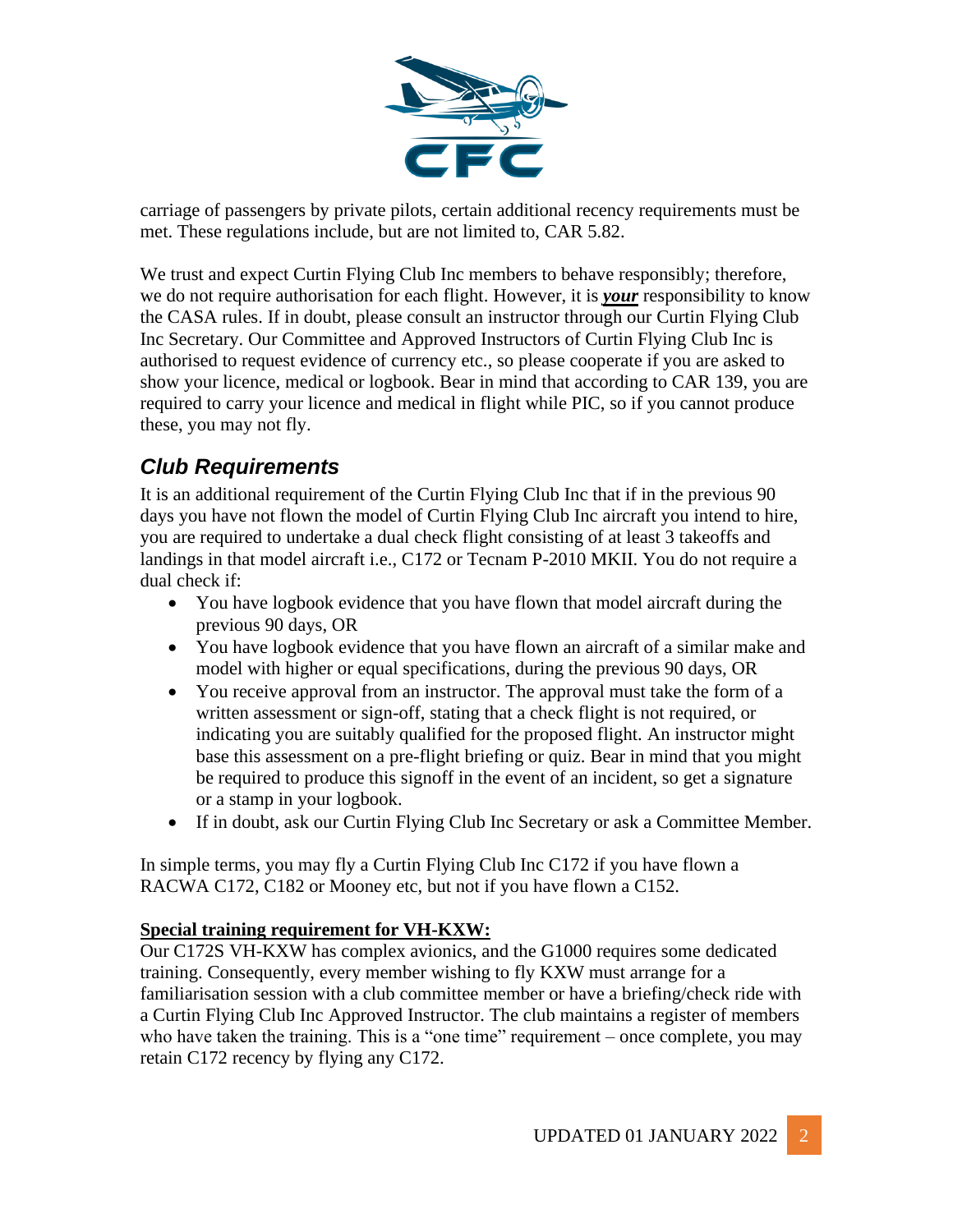

#### **Special training requirement for VH-ARQ:**

Our Tecnam P-2010 MKII VH-ARQ has complex avionics, and the G1000 Nxi requires some dedicated training. Consequently, every member wishing to fly ARQ must arrange for a familiarisation session with a Curtin Flying Club Inc Approved Instructor. As part of our Insurance Cover, each member **MUST** do a minimum 2 hour familiarisation flying with a Curtin Flying Club Inc Approved Instructor. Please contact the Club Secretary for the approved Instructor List. The club maintains a register of members who have taken the training. This is a "one time" requirement – once complete, you may retain Tecnam P-2010 MKII VH-ARQ recency by flying the Tecnam P-2010 MKII VH-ARQ within 90 days.

### *Minimum Hours for Extended Hires*

To maximise utilisation, the club charges a minimum number of hours for extended hires. The intention of this rule is to prevent lost utilisation when an aircraft is taken away for an extended time.

All booked time between 8am and 5pm tallying *more than* 4 hours on a given day requires a minimum flight time of 2 hours per day (Saturday/Sunday/public holidays) and 1 hour per day (Monday to Friday). Time after 5pm and before 8am is not counted towards the 4-hour tally. Ad hoc bookings *on the day* are exempt for that day e.g., if you turn up and there are no bookings that day, you may take the aircraft for the remainder of the day without any minimum requirement. The minimum daily amounts are totalled for the whole period for multi-day hires and can be distributed at the pilot's discretion over the duration of the hire.

| <b>Depart</b>          | <b>Return</b>         | <b>Daily Tally</b> | <b>Minimum</b> |  |
|------------------------|-----------------------|--------------------|----------------|--|
| Any day 8am or earlier | Same day 12 noon      | 4 hours            | None           |  |
| Any day 1pm            | Same day 5pm or later | 4 hours            | None           |  |
| Saturday 8am           | Saturday 1pm          | 5 hours            | 2 hours        |  |
| Tuesday 9am            | Tuesday 5pm           | 8 hours            | 1 hour         |  |
| Saturday 4pm           | Sunday 11am           | 1 hour, 3 hours    | None           |  |
| Friday 1pm             | Saturday 12 noon      | 4 hours,           | None           |  |
|                        |                       | 4 hours            |                |  |
| Friday 12 noon         | Saturday 12 noon      | 5 hours,           | 1 hour         |  |
|                        |                       | 4 hours            |                |  |
| Friday 1pm             | Saturday 1pm          | 4 hours,           | 2 hours        |  |
|                        |                       | 5 hours            |                |  |
| Tuesday 6pm            | Thursday 7am          | 0 hours.           | 1 hour         |  |
|                        |                       | 9 hours,           |                |  |
|                        |                       | 0 hours            |                |  |

Examples: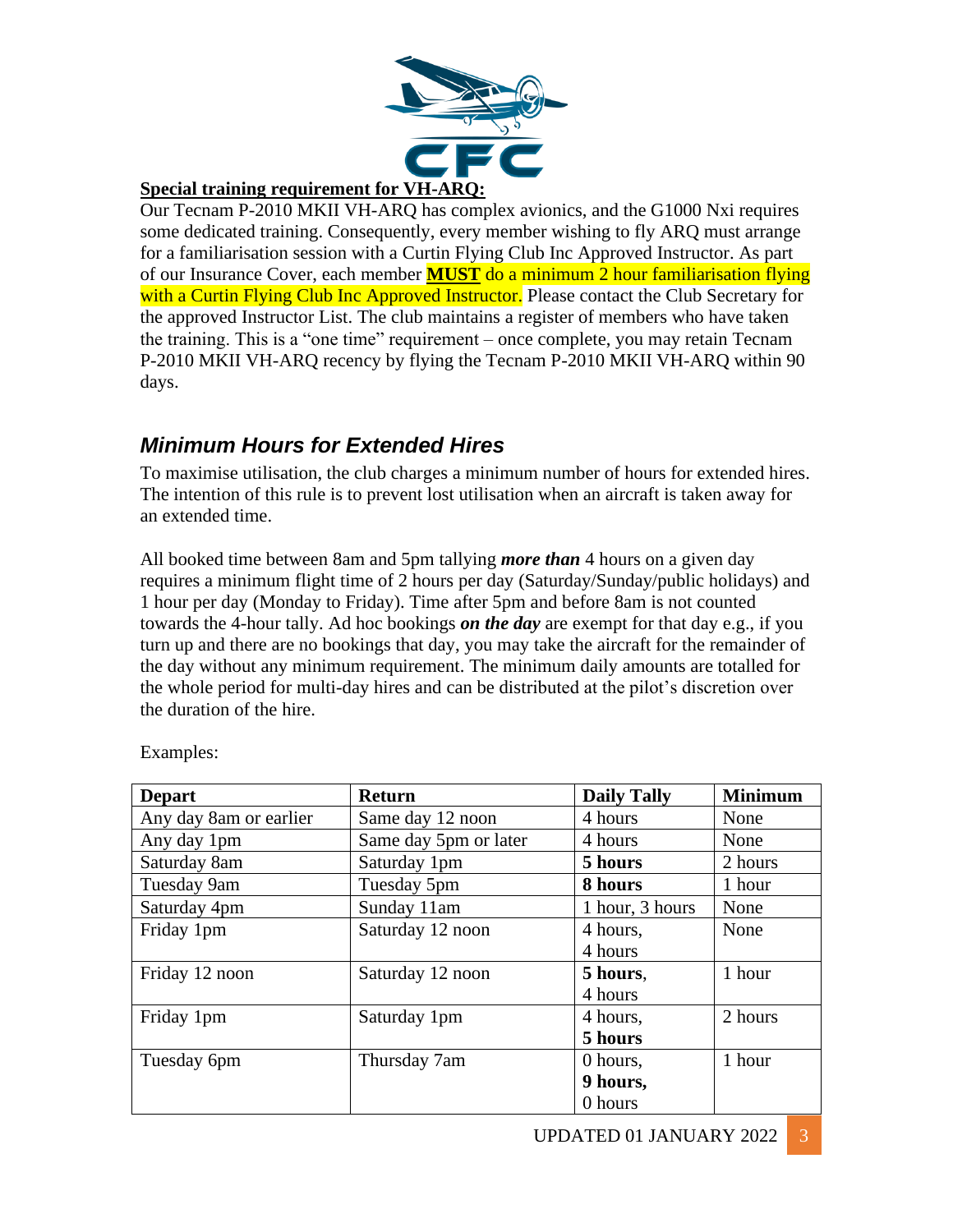

| Monday 8am | Friday 5pm                  | 9 hours $x$ 5 | 5 hours |
|------------|-----------------------------|---------------|---------|
| Monday 8am | <b>Following Monday 8am</b> | 9 hours x     | 9 hours |

Exemptions or modifications to this rule will be considered on a case-by-case basis, but only if arrangements are made before the flight. You must contact the Curtin Flying Club Inc committee through the Club Secretary, well in advance of your flight to request any special consideration in this regard. The club **encourages** members to make extended use of the aircraft, provided this does not unfairly disadvantage other members or jeopardise utilisation targets.

When a minimum requirement is not met, please bring this to the attention of the Curtin Flying Club Inc Secretary and pay the minimum at the time you pay for your flight. We will detect minimum hour requirements not paid and you will be asked to make good.

### *Maintenance Release*

The maintenance release plays an important role in each and every flight. It serves the following purposes:

- 1. Alerting pilots to unserviceability's and tracking any repairs.
- 2. Tracking time in service and time to run until the next mandated service.
- 3. Keeping a record of daily inspections.

We should all be in the habit of using the maintenance release to ensure that:

- 1. The aircraft is undamaged and has no unserviceability's preventing flight.
- 2. The aircraft has not run out of hours i.e., has not exceeded the time when a service must be performed.
- 3. Daily inspections are recorded and daily hours in service and landings are correctly recorded.

These actions are required by CARs 43-50 and 233.

Please refer to the example of a maintenance release for VH–MVD below.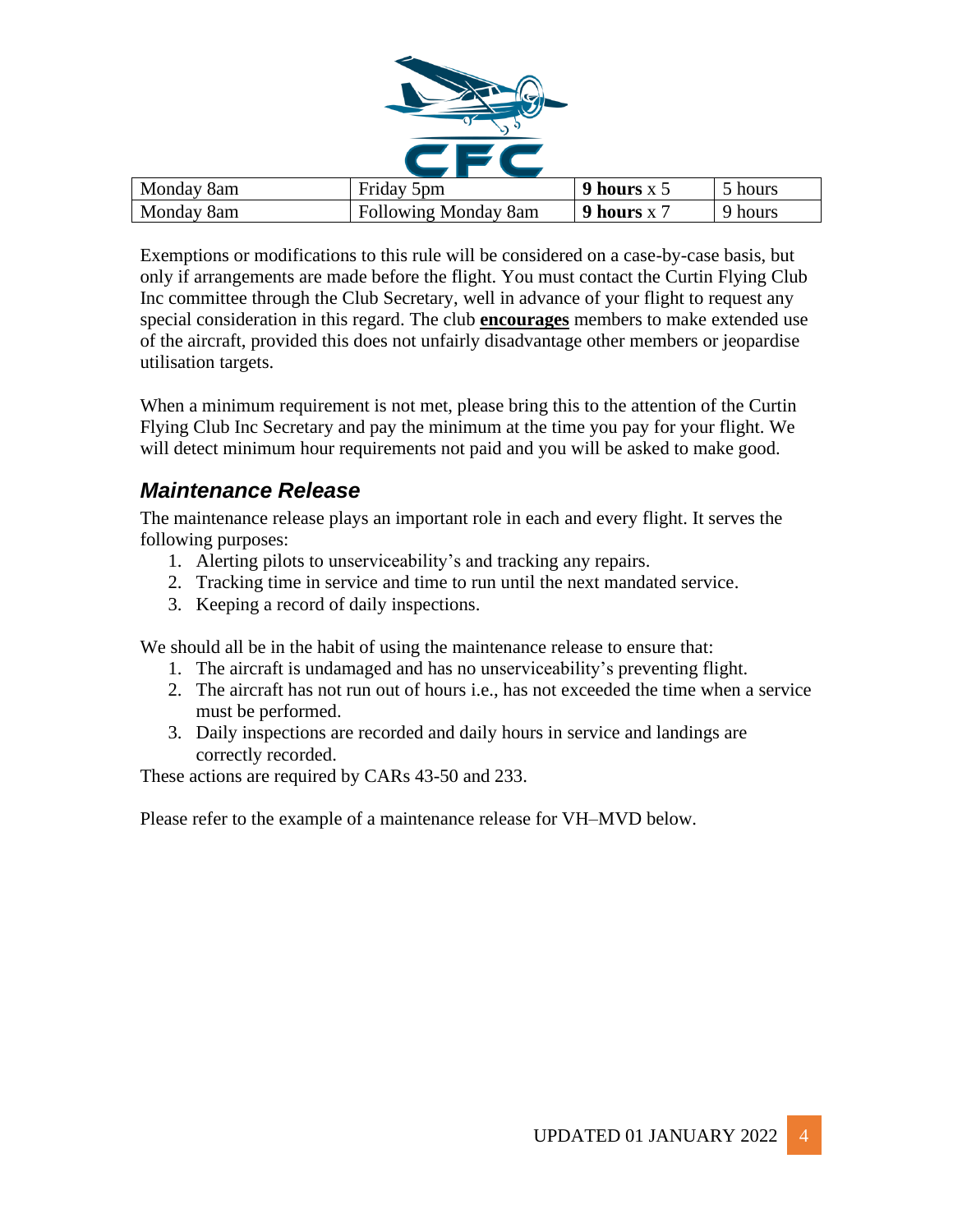

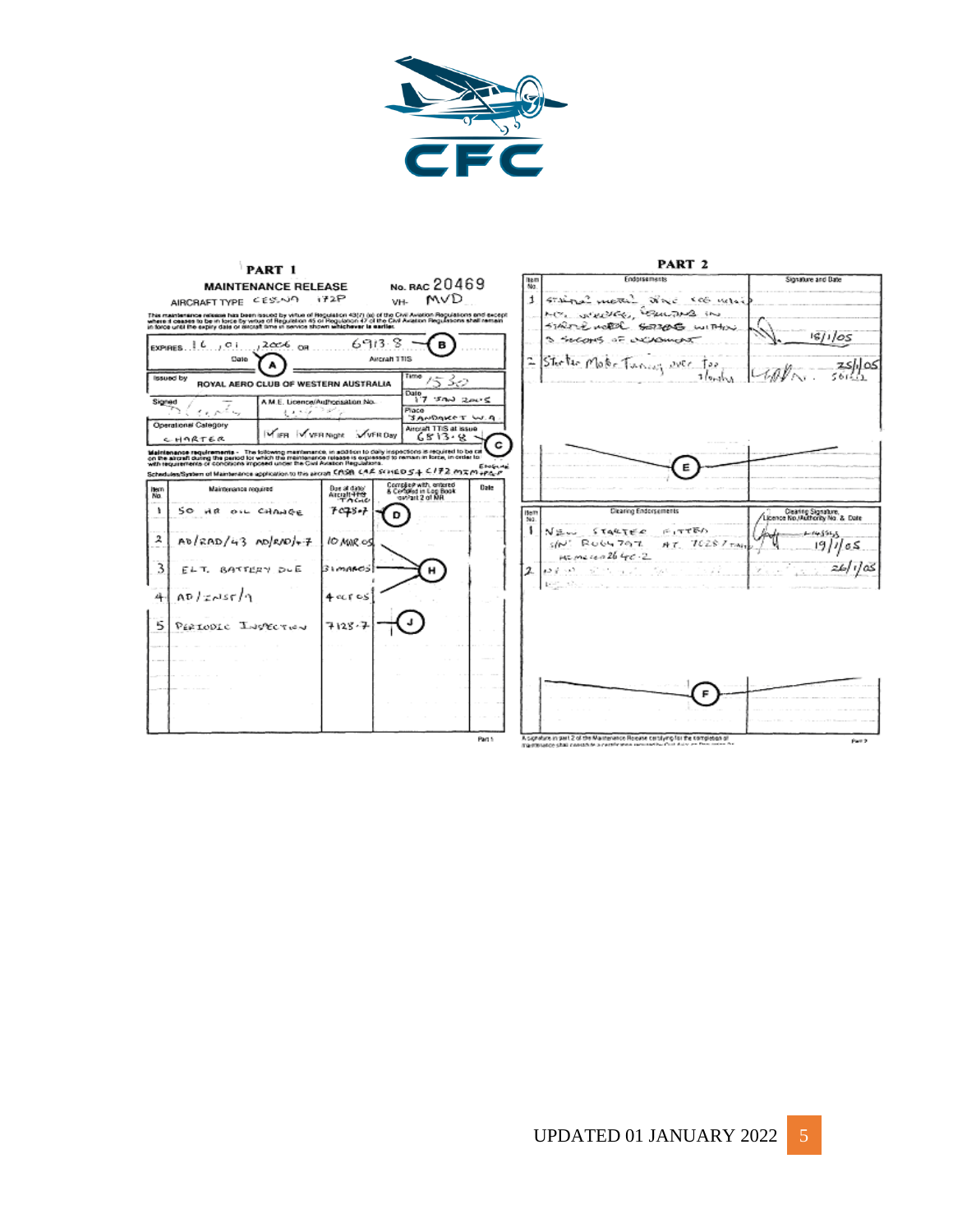

#### DAILY INSPECTION CERTIFICATIONS AND AIRCRAFT TIME - IN - SERVICE

| <b>Date</b>     | Daily Inspection Certification |             | <b>Aircraft Time-In-Service</b><br>This Flight |                   | Progressive |             | Progressive Total of |   |
|-----------------|--------------------------------|-------------|------------------------------------------------|-------------------|-------------|-------------|----------------------|---|
|                 | Signature                      | Licence No. | <b>Hrs</b>                                     | <b>Mins</b>       | <b>Hrs</b>  | <b>Mins</b> | Landings             |   |
|                 | <b>BROUGHT FORWARD -</b>       |             |                                                |                   |             |             |                      |   |
| 19. I. os       |                                | 67891       | Ο                                              | $\mathcal{O}$     | O           | O           | $\bm{\mathsf{C}}$    |   |
| 21/1/05         | oe ch                          | 68913       |                                                | $\mathcal{C}_{2}$ | Õ           | g           |                      |   |
| کت انا          | Se Snart <sup>PPL</sup> 61136  |             |                                                | ${\bf z}$         | 2           | 7           | ح م                  |   |
| 123. j. 051     | M Fluer<br>PPL                 | 71359       |                                                | $\ddot{\tau}$     | 4           |             | ΄4                   |   |
| 25.105          | CPL                            | 148344      | 2                                              | 6                 | Ь           |             | $\mathcal{H}_b$      |   |
| 2 <i>4110</i> s | $\rho\rho_L$                   | 71384       | 1                                              | 9                 | 8           |             | 8                    | G |
| 10S             | nsinth PPL 61387               |             |                                                | 9                 | q           |             | 43                   |   |
| $28.1 -$        | 11 Enes PPL Eggi7              |             | $\subset$                                      | 8                 | jΟ          | З           |                      |   |
|                 |                                |             |                                                |                   |             |             |                      |   |
|                 |                                |             |                                                |                   |             |             |                      |   |
|                 |                                |             |                                                |                   |             |             |                      |   |

#### **Before flight:**

Look at Part 3 of the MR - this is where certifications for the daily inspections are made and where time in service is to be recorded. Daily inspections are required to be performed prior to the first flight of each day. The only persons authorized to certify a daily inspection are:

- An appropriately licensed AME.
- The holder of an appropriate maintenance authority covering the maintenance.
- The holder of a valid commercial pilot licence (or higher) endorsed on the aircraft type or group (with sufficient knowledge and experience). All commercial pilots flying CFC aircraft must denote "CPL" where they sign for the daily inspection.
- Other persons as specified in legislation. Note that the holder of a private pilot licence is not authorised to certify for a daily inspection. If a commercial pilot or LAME has indicated that he/she has carried out a daily inspection on that day, then pilots flying subsequently on the same day do not need to make an entry in the  $MR<sup>1</sup>$ . However, if only private pilots have made entries on that day, each successive private pilot must continue to make an entry. This entry is effectively a

 $<sup>1</sup>$  This is the "once a day" method. Refer to the "after every flight" method below.</sup>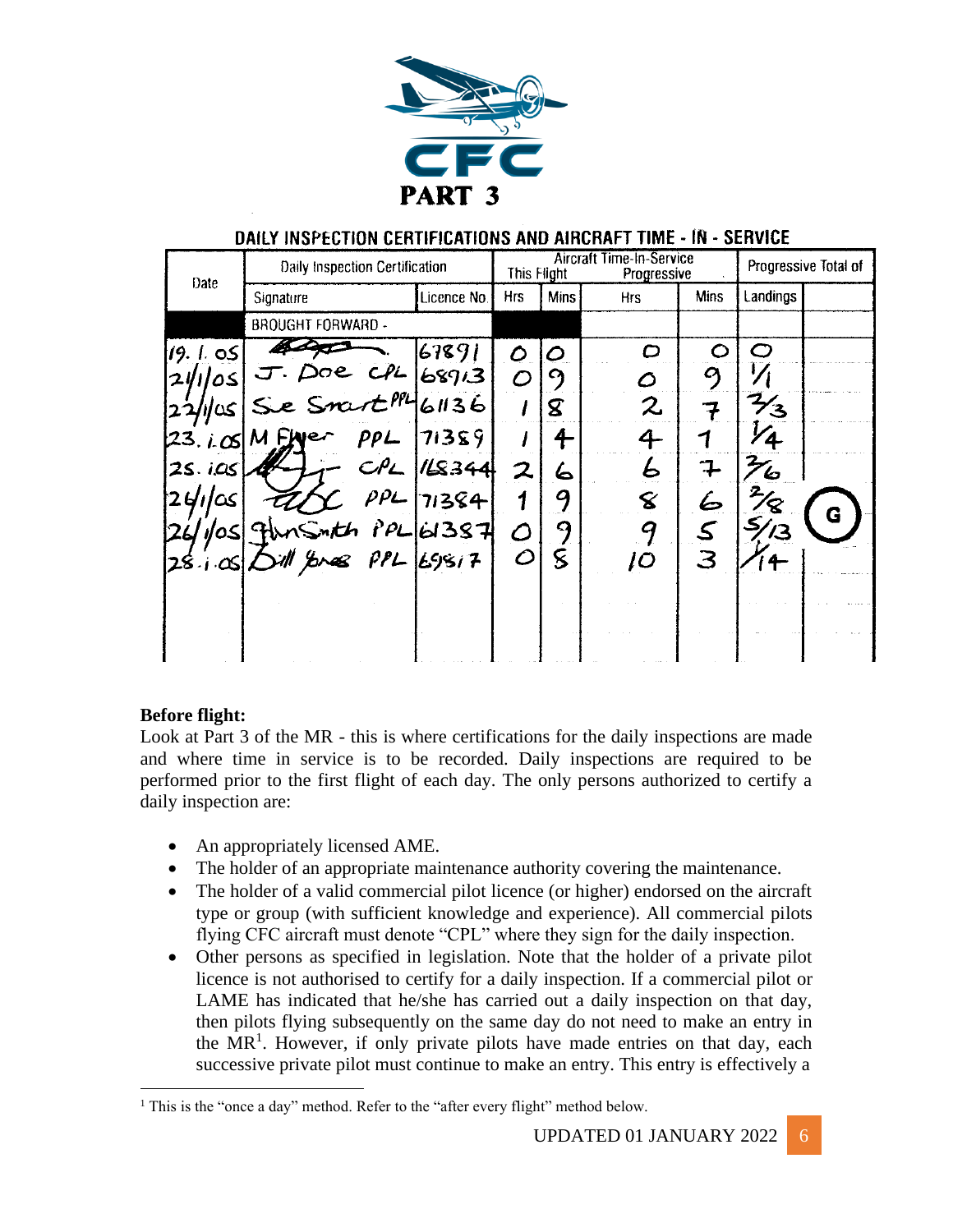

• *single flight* pre-flight inspection as opposed to a daily inspection. All private pilots completing an inspection record in part 3 should denote "PPL" where they sign for the inspection.

Write up the aircraft time-in-service hours, progressive hours, landings, and progressive landings for the previous day, if not already done. It is possible that the last pilot flying the aircraft was unsure that his/hers was going to be the last flight of the day and has not completed this section. This is as simple as reading the last tacho reading and accumulating landings for the previous day from the running sheet. These values are then entered in the incomplete line in part 3 for the previous day's record.

Tacho readings are recorded as hours and decimal hours – ignore the "mins" headings. If in doubt regarding the last reading, go out to the aircraft and read the tacho.

Note that on 26/1/05 (see G) two private pilots made endorsements. This is quite correct, as single entries on any one day occur only when a commercial pilot carried out the first inspection and endorsed it accordingly.

#### **Now look at Part 1:**

We note that the next maintenance on a time-in-service basis is the 50-hour oil change (D).

This will occur when the tacho reads 7078.7. We know that the time in service to date is 10.3 hours.

So, there are 39.7 hours to run before this maintenance is due. (B) shows TTIS hours corresponding to the next 100 hourly, which in tacho time is 7128.7 (J).

The issue period for a maintenance release is nominally 100 hours time in service or 12 months from its time of issue (whichever expires first). Now look at the validity date (A). This MR is in force until midnight on 16/01/2006. For the purposes of this example assume today's date is 29/01/2005 i.e., the maintenance release is valid.

On a calendar basis, various items of equipment will fall due. The first is on  $10<sup>th</sup>$  March. You must ensure that the aircraft has still got time-in-service time remaining AND calendar time(s) upon its return to JT for each item of scheduled maintenance. One exception is the optional 50 hourly service which is allowed a 10% overrun, but if your flight will exceed the 50 hourly tacho time, ensure the flight is cleared with our manager first.

#### **Now look at Part 2:**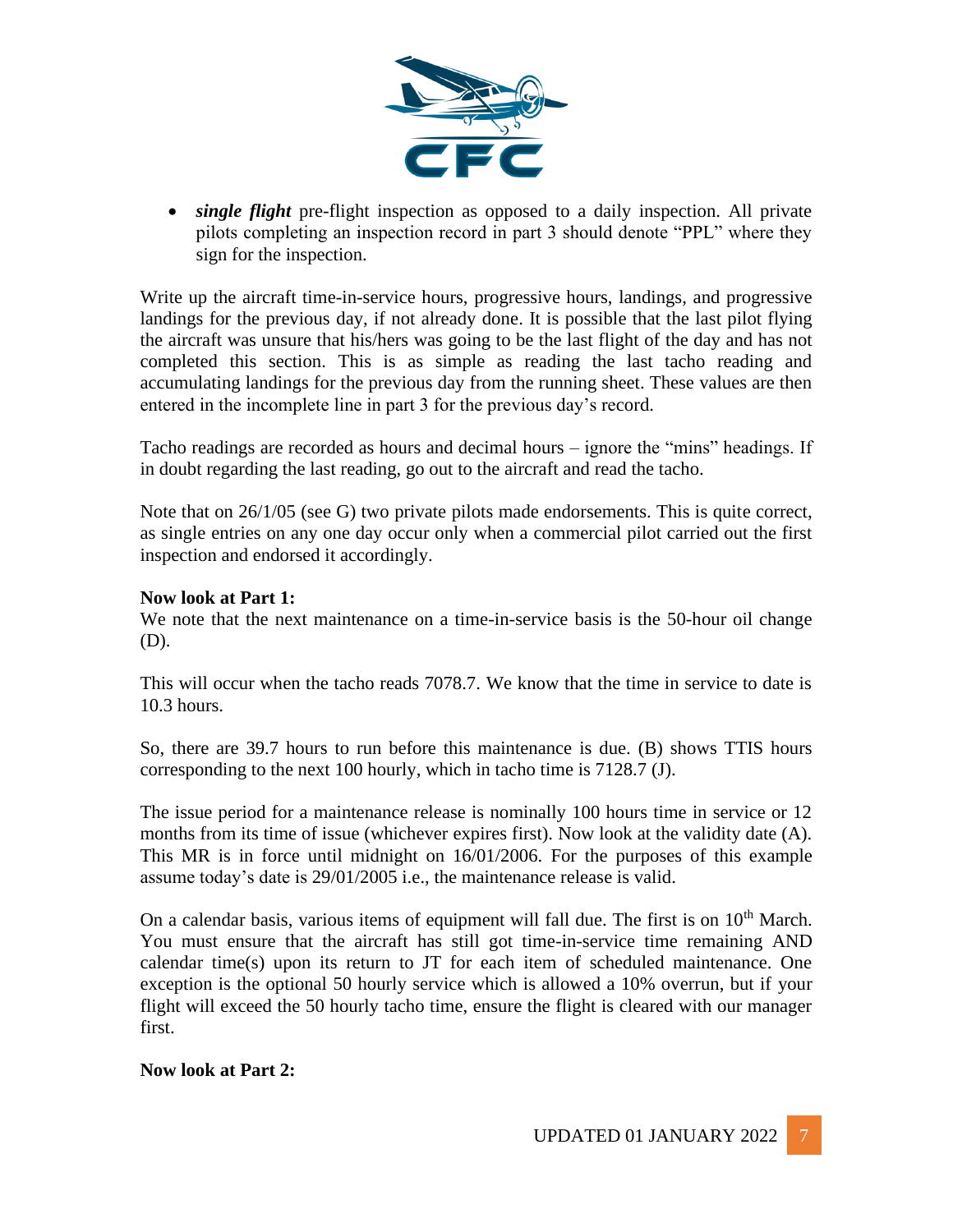

(E) Shows where defect endorsements are written up. (F) Is where these "open" endorsements are shown as rectified.

Check which are still open and decide how they affect your proposed flight by referring to CARs 174A, 174D, 177 and 179A, the AIP the aircraft's Pilot's Operating Manual, which is on board the aircraft and any valid club pilots' handling notes.

If these endorsements will have no effect, carry out the daily inspection.

Assess any new defects discovered using the above sources. Ask an experienced person if in any doubt, and record defects as described below.

#### **After flight:**

There are two different standards for completing time in service, and it is worth understanding both.

- 1. The "once a day" method (used by RACWA) requires the first pilot of the day to complete the hours and landings for the previous day. Each pilot making an entry in the daily inspection section completes the line for the previous pilot or pilots.
- 2. The "after each flight" method requires each pilot to create an independent hour-in-service record after each flight. Each pilot completes their own entry in the daily inspection section.

From time to time, depending upon who manages the aircraft, the requirement for a particular aircraft might be changed, so please be aware which method is expected for each aircraft. If in doubt, there is no downside to completing the line in the MR.

At the termination of each flight, the pilot in command must report all aircraft defects to our Curtin Flying Club Inc President or Secretary, and if warranted, make an endorsement in the top block of Part 2 of the MR.

In addition, a pilot conducting maintenance according to Schedule 8 maintenance (i.e., that approved for a pilot to undertake*)*, must report or record the details of any defects discovered.

Pilots are encouraged to contact a more senior pilot or AME/LAME or the Curtin Flying Club Inc President, Secretary or Vice President, if they are in any doubt regarding the validity of a defect they have discovered, or how to best describe it.

#### **Whenever you intend to fly an aircraft:**

- Always make sure that the MR is valid and in force.
- Always make sure you can comply with any endorsement, condition or limitation listed on the MR.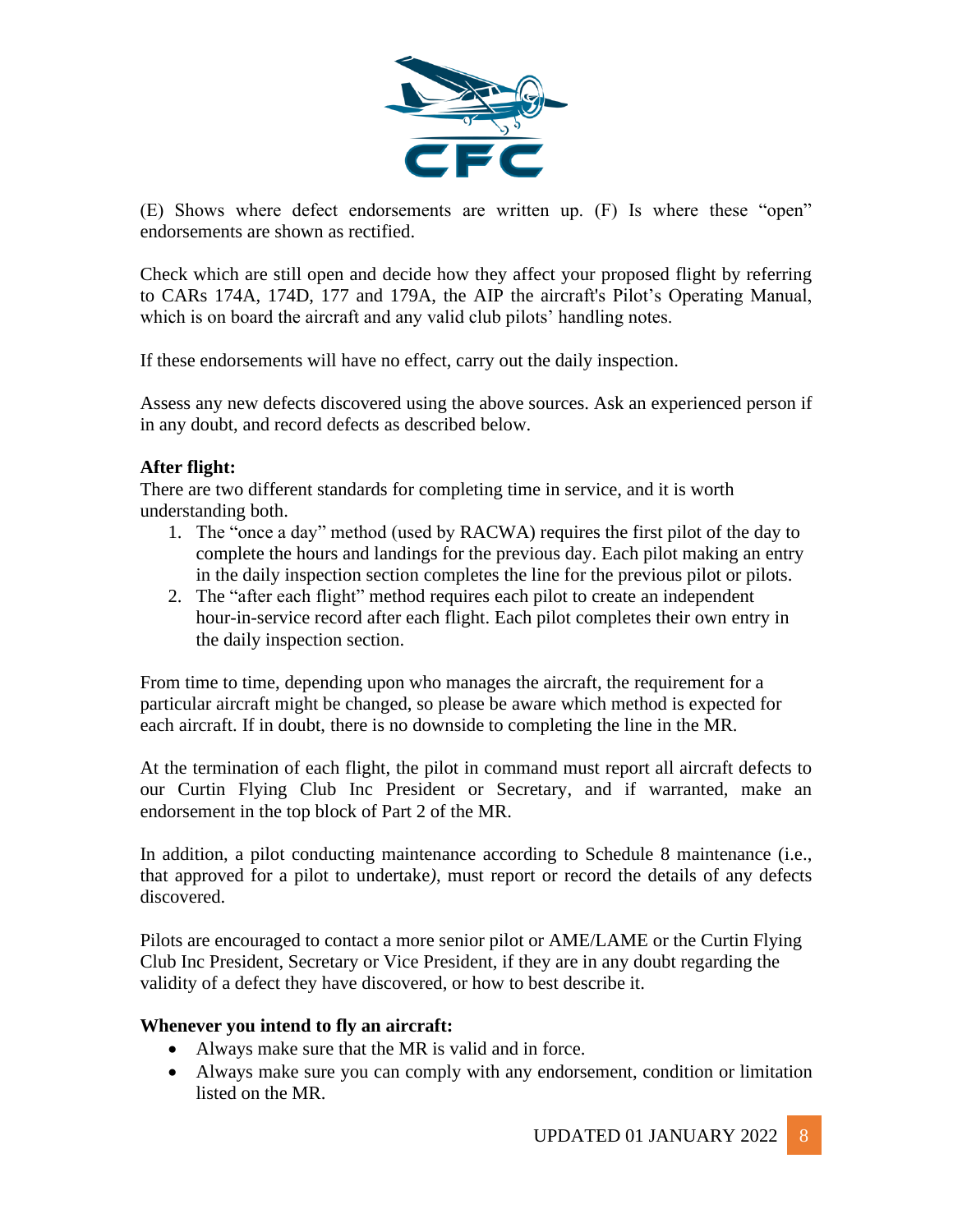

- Always assess any open endorsement (i.e., one not signed off in the section below it, using the same number) on the MR to make sure the aircraft is serviceable and that all equipment, which is required for the intended operation, is in fact fitted and serviceable.
- Always ensure that no maintenance is due and that none will fall due during your intended flight operation.
- Always make sure that the MR is applicable to the operational category of your intended flight(s).
- Always ensure there are no defects or damage to the aircraft, which could compromise the safety of your operation by carrying out a thorough Daily or Preflight inspection.

## *Good Clubmanship*

We are proud of our Members and our Fleet at the Curtin Flying Club Inc. Generally, we don't have too many problems with poor behaviour, however the following do's and don'ts will help maintain the harmony, and ensure that we all continue to have a safe and enjoyable flying experience.

#### **Do**

- Leave the aircraft in a clean and tidy state. It is your responsibility to remove rubbish (including that of your passengers), empty oil bottles etc. If you have a sick passenger, please clean up thoroughly.
- Make sure the aircraft is tied down securely, with appropriate control locks, covers etc. in place. Ensure that the throttle lock is in place and the doors are locked.
- Treat our aircraft and equipment (life jackets, headsets etc.) with TLC.
- Fill out the daily inspection section of the maintenance release properly. Check the maintenance release before flight to ensure the aircraft will not become due for maintenance before the end of your flight.
- Fill out the hours and other details legibly, and completely, on the running sheet.
- Fill out the CFC Docket APP correctly and pay directly after your flight.
- Add oil when the level falls below 6Qts. It's not that hard to do. Engines fail without oil.
- Plan your flight carefully, giving due consideration to weight and balance.
- Use the throttle carefully when taxiing on gravel, to protect our props and paintwork.

#### **Don't**

- Fly an aircraft that is overdue for maintenance.
- •